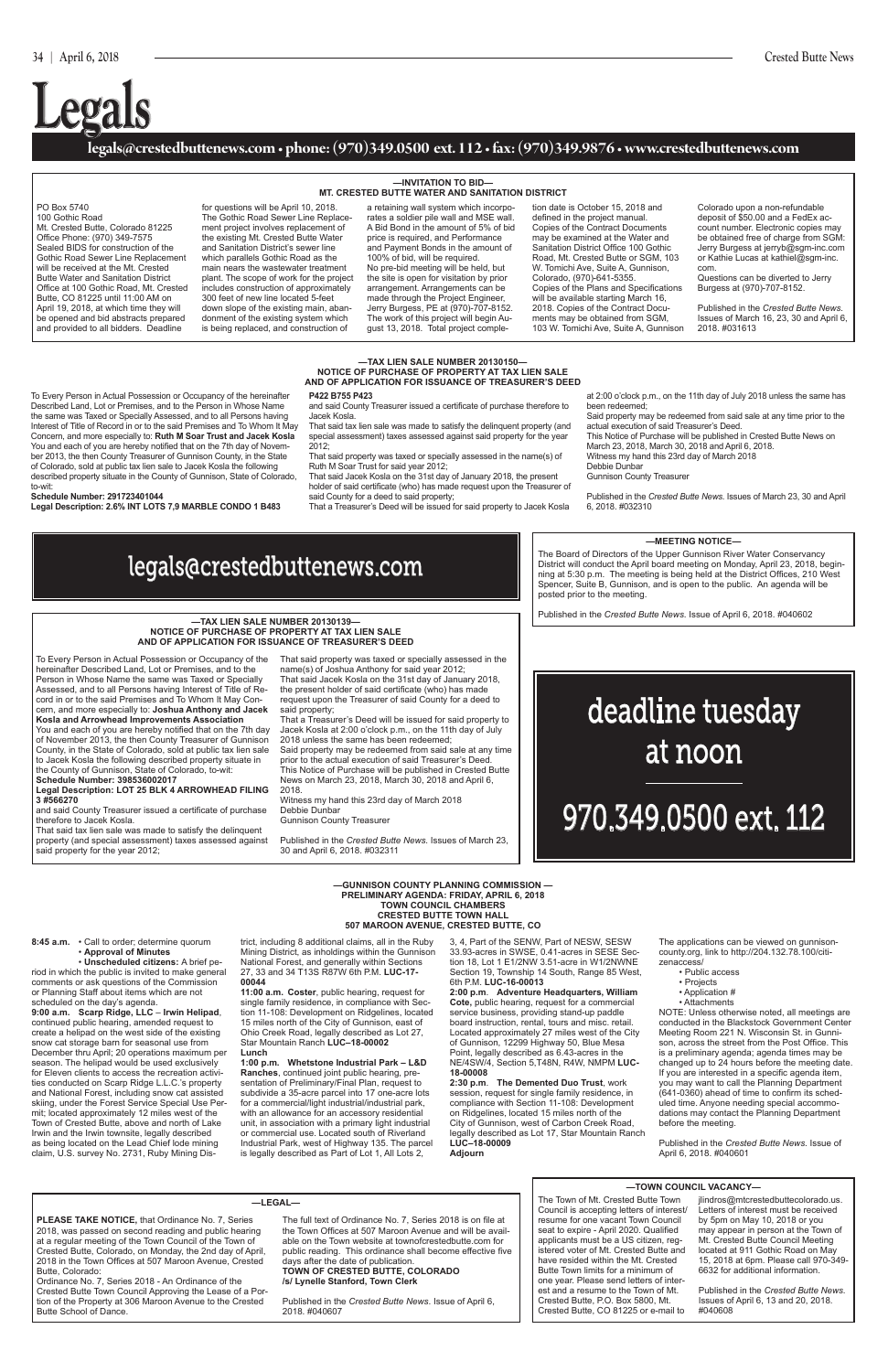# **Legal**

#### **—IN THE DISTRICT COURT IN AND FOR WATER DIVISION NO. 4— STATE OF COLORADO TO: ALL PERSONS INTERESTED IN WATER APPLICATIONS IN SAID WATER DIVISION NO. 4**

#### **—IN THE DISTRICT COURT IN AND FOR WATER DIVISION NO. 4— STATE OF COLORADO TO: ALL PERSONS INTERESTED IN WATER APPLICATIONS IN SAID WATER DIVISION NO. 4**

#### **—IN THE DISTRICT COURT IN AND FOR WATER DIVISION NO. 4— STATE OF COLORADO TO: ALL PERSONS INTERESTED IN WATER APPLICATIONS IN SAID WATER DIVISION NO. 4**

Pursuant to C.R.S. 37-92-302, as amended, you are notified that the following is a resume of all applications filed in the Water Court during the month of March 2018.

The names, address of applicant, source of water, description of water right or conditional water right involved, and description of the ruling sought are as follows: There has been filed in this proceeding a claim or claims which may affect in priority any water right claimed or heretofore adjudicated within this division and owners of affected rights must appear to object and protest as provided in the Water Right Determination and Administration Act of 1969, or be forever barred.

**CASE NO. 2018CW3010. 1. Name, address, telephone number of applicant:** United States of America, Department of the Interior, Bureau of Land Management, Gunnison Field Office, 210 Spencer Avenue, Suite, Gunnison, CO 81230, (970) 642-4940c/o Kristen C. Guerriero, #32663, Arthur R. Kleven, #36081, Special Assistant U.S. Attorneys, Office of the Regional Solicitor, 755 Parfet Street, Suite 151, Lakewood, Colorado 80215, Phone:(303) 445-0614, (303) 445-0619, Facsimile: (303) 231-5363, kristen.guerriero@ sol.doi.gov, art.kleven@sol.doi.gov. **2. Name of structures:** Cassandra Spring, Winkle Spring, Butch Cassidy Spring, Sundance Kid Spring, Black Spring, Same OI Thing Spring, Cleveland Bench Spring #3. **3. Legal description of each point of diversion:** All UTM data are from Zone 13S and use the NAD83 (Conus) Datum.

Cassandra Spring: Located on public lands in the NW/4 NE/4, Section 32, T45N R2W, N.M.P.M., approximately 425 feet from the north section line and 2,275 feet from the east section line. 314349mE 4220422mN Winkle Spring: Located on public lands in the NW/4 NE/4, Section 32, T45N R2W, N.M.P.M., approximately 500 feet from the north section line and 2,425 feet from the east section line. 314295mE 4220407mN Butch Cassidy Spring: Located on public lands in the SW/4 SW/4, Section 28, T45N R2W, N.M.P.M., approximately 550 feet from the south section line and 700 feet from the west section line. 315265mE 4220696mN Sundance Kid Spring: Located on public lands in the SW/4 SW/4, Section 28, T45N R2W, N.M.P.M., approximately 750 feet from the south section line and 775 feet from the west section line. 315293mE 4220758mN Black Spring: Located on public lands in the SE/4 NE/4, Section 10, T45N R2W, N.M.P.M., approximately 2,300 feet from the north section line and 1,150 feet from the east section line. 318067mE 4226202mN Same Ol Thing Spring: Located on public lands in the SE/4 SE/4, Section 33, T43N R6W, N.M.P.M., approximately 1220 feet from the south section line and 1200 feet from the east section line. 277861mE 4201885mN Cleveland Gulch Spring #3: Located on public lands in the NW/4 NW/4, Section 34, T43N R6W, N.M.P.M., approximately 680 feet from the north section line and 1,170 feet from the west section line. 278620mE 4202894mN **4. Sources:** Cassandra

The names, address of applicant source of water, description of water right or conditional water right involved, and description of the ruling sought are as follows: There has been filed in this proceeding a claim or claims which may affect in priority any water right claimed or heretofore adjudicated within this division and owners of affected rights must appear to object and protest as provided in the Water Right

Spring: Unnamed tributary to East Fork Powderhorn Creek/Powderhorn Creek/ Creek/Gunnison River Winkle Spring: Unnamed tributary to East Fork Powderhorn Creek/Powderhorn Creek/ **Creek/Gunnison River Butch Cassidy Spring:** Unnamed tributary to East Fork Powderhorn Creek/Powderhorn Creek/ Creek/Gunnison River Sundance Kid Spring: Unnamed tributary to East Fork Powderhorn Creek/Powderhorn Creek/ Creek/Gunnison River Black Spring: Unnamed tributary to Crystal Creek/Cebolla Creek/Gunnison River Same OI Thing Spring: Unnamed tributary to Lake Fork Gunnison River/Gunnison River Cleveland Gulch Spring #3: Cleveland Gulch/Lake Fork Gunnison River/Gunnison River **5. A. Date of appropriation:** 06/28/1934 **B. How appropriation was initiated:** BLM authorized use of these grazing allotments and their associated water sources by grazing permittees. BLM also inventoried the quantity of water available for wildlife. **C. Date water applied to beneficial use:** 06/28/1934 **6. Amount claimed:** Cassandra Spring: 0.0066 cfs, absolute Winkle Spring: 0.0154 cfs, absolute Butch Cassidy Spring: 0.0022 cfs, absolute Sundance Kid Spring: 0.0044 cfs, absolute Black Spring: 0.0066 cfs, absolute Same Ol Thing Spring: 0.0088 cfs, absolute Cleveland Gulch Spring #3: 0.0044 cfs, absolute. **7. Use:** Livestock and wildlife use is claimed for all springs. All springs provide drinking water, forage, and cover for deer, elk, and small mammals. Cassandra Spring, Winkle Spring, Butch Cassidy Spring, Sundance Kid

Spring, and Black Spring provide water for up to 106 cattle on the Powderhorn Grazing Allotment. Same Ol Thing Springs provides water for up to 2,416 sheep on the Grizzly Gulch Grazing Allotment. Cleveland Gulch Spring #3 provides water for up to 749 sheep on the Upper Burrows Park Grazing Allotment. **8. Name(s) and address(es) of owner(s) of land on which point of diversion and place of use(s) is (are) located:** United States Department of the Interior, Bureau of Land Management, Gunnison Field Office, 210 West Spencer St., Suite A, Gunnison, CO 81230. **GUNNISON AND HINSDALE COUN-TIES.**

YOU ARE FURTHER NOTIFIED THAT you have until the last day of May, 2018 to file with the Water Clerk a Verified Statement of Opposition setting forth facts as to why a certain application should not be granted or why it should be granted only in part or on certain conditions. A copy of such a Statement of Opposition must also be served upon the applicant or the applicant's attorney and an affidavit of certificate of .<br>such service shall be filed with the Water Clerk, as prescribed by C.R.C.P. Rule 5. (Filing fee: \$158.00; Forms may be obtained from the Water Clerk's Office or on our website at www.courts. state.co.us). DARLEEN CAPPANNOKEEP, Water Clerk, Water Division 4, 1200 N. Grand Ave., Bin A, Montrose, CO 81401

Published in the *Crested Butte News*. Issue of April 6, 2018. #040603

Pursuant to C.R.S. 37-92-302, as amended, you are notified that the following is a resume of all applications filed in the Water Court during the month of March 2018.

Determination and Administration Act of 1969, or be forever barred. **CASE NO. 2017CW3013 (REF. NO.**  11CW78). **Applicant: Trappers Cross**ing at Crested Butte Association, Inc., c/o Mark E. Hamilton, Esq. and Tarn Udall, Esq., Holland & Hart LLP, 600 E. Main St., Suite 104, Aspen, CO 81611, (970) 925-3476, mehamilton@hollandhart.com, ctudall@hollandhart.com. Application for Findings of Reasonable Diligence and to Make Conditional Water Rights Partially Absolute. Names of Structures: Trappers Springs Nos. 1-8; Bench Ditch; Bench Pond. Description of conditional water rights: *A. Trappers Springs Nos. 1-8*: 1. Location: (a) Trappers Spring No. 1: SW¼ NW¼ of Sec. 3, T. 14 S., R. 86 W., 6th P.M., whence the NW corner of said Sec. 3 bears N. 13°30'W. a distance of 2060 ft. (also described as 2010 ft. from the north Sec. line and 510 ft. from the West Sec. line of said Sec. 3). (b) Trappers Spring No. 2: SW1/4 NW1/4 Sec. 3, T. 14 S., R. 86 W., 6th P.M., whence the NW corner of said Sec. 3 bears N. 16°30' W. a distance of 2290 ft. (also described as 2200 ft. from the north Sec. line and 670 ft. from the west Sec. line of said Sec. 3). (c) Trappers Spring Source: Gunnison River. Amount: 5.11 acre feet, absolute. Use: Recreation, piscatorial, and wildlife propagation. Structure: **MON-CRIEF POND 2**. Legal Description: The pond outlet is at a point in the NE¼ SW¼ of Section 9, Township 49 North, Range 1 West N.M.P.M. approximately 2,111 feet from the South line and 1679 feet from the West line of Section 9, Township 49 North, Range 1 West N.M.P.M., UTM 13N 0327356 4265446. Appropriation Date: July 1, 1962. Source: Gunnison River. Amount: 3.36 acre feet, absolute. Use: Recreation, piscatorial, and wildlife propagation. **MONCRIEF POND 3**. Legal Description: The pond outlet is at a point in the NW¼ SW¼ of Section 9, Township 49 North, Range 1 West N.M.P.M. approximately 2,330 feet from the South line and 808 feet from the West line of Section 9, Township 49 North, Range 1 West N.M.P.M., UTM 13N 0327083 4265525. Appropriation Date: July 1, 1962. Source: Gunnison River. Amount: 5.11 acre feet, absolute. Use: Recreation, piscatorial and wildlife propagation. **Application for Surface Water Rights**. Structure: **FRANK ADAMS DITCH NO. 1 SUPPLEMENT**. Legal Description: The point of diversion is in the NE1/4 SW1/4 of Section 9, Township 49 North, Range 1 West N.M.P.M. approximately 1356 feet from the South line and 1913 feet from the East line

No. 3: NW¼ SW¼ Sec. 3, T. 14 S., R. 86 W., 6th P.M., whence the NW corner of said Sec. 3 bears N. 23°0' W. a distance of 2820 ft. (also described as 2590 ft. from the north Sec. line and 1140 ft. from the West Sec. line of said Sec. 3). (d) Trappers Spring No. 4: SE¼ NE¼ Sec. 33, T. 13 S., R. 86 W., 6th P.M., whence the NE corner of said Sec. 33 bears N. 10°30' a distance of 2270 ft. (also described as 2230 ft. from the north Sec. line and 420 ft. from the east Sec. line of said Sec. 33). (e) Trappers Spring No. 5: SE¼ NE¼ Sec. 33, T. 13 S., R. 86 W., 6th P.M., whence the NE corner of said Sec. 33 bears N. 16°30' E. a distance of 2120 ft. (also described as 2030 ft from the north Sec. line and 600 ft. from the east Sec. line of said Sec. 33). (f) Trappers Spring No. 6: NW¼ NE¼ Sec. 4, T. 14 S., R. 86 W., 6th P.M., whence the NE corner of said Sec. 4 bears N. 89°0' E. a distance of 2500 ft. (also described as 180 ft. from the north Sec. line and 2500 ft. from the east Sec. line of said Sec. 4). (g) Trappers Spring No. 7: NE¼ NW¼ Sec. 4, T. 14 S., R. 86 W., 6th P.M., whence the NE corner of said Sec. 4 bears N. 89°0' E. a distance of 2910 ft. (also described as 220 ft. from the north Sec. line and 2350 ft from the West Sec. line of said Sec. 4). (h) Trappers Spring No. 8: NE¼ NW¼ Sec. 4, T. 14 S., R. 86 W., 6th P.M., whence the NE corner of said Sec. 4 bears N. 89°0' E. a distance of 3050 ft. (also described as 230 ft from the north Sec. line and 2220 ft from the west Sec. line of said Sec. 4). 2. Source: Coal Creek (Trappers Springs Nos.  $1, 2, 3, 6, 7, 8$ ) and the Slate River (Trappers Springs Nos. 4, 5), which are both tributary to the East River, which is tributary to the Gunnison River. 3. Amounts: (a) Trappers Spring No. 1: 10 g.p.m., conditional;

(b) Trappers Spring No. 2: 10 g.p.m., conditional; (c) Trappers Spring No. 3: 10 g.p.m., conditional; (d) Trappers Spring No. 4: 30 g.p.m., conditional; (e) Trappers Spring No. 5: 200 g.p.m., conditional; (f) Trappers Spring No. 6: 10 g.p.m., conditional; (g) Trappers Spring No. 7: 30 g.p.m., conditional; (h) Trappers Spring No. 8: 30 g.p.m., conditional. 4. Uses: Domestic, irrigation. 5. Appropriation date: September 9, 1989. 6. Original decree information: Case No.: 89CW219. Date: August 8, 1991. Court: District Court, Water Division 4. Subsequent decrees: 97CW133, 04CW50, 11CW78. *B.* 

*Bench Ditch:* 1. Location: the decreed location is on the E. bank of Trapper Creek, being the tributary of Coal Creek immediately E. of Wildcat Creek, in the SE¼ SE¼ of Sec. 4, T. 14 S., R. 86 W. 6th P.M., whence the NE corner of said Sec. 4 bears N. 16°30' E. a distance of 4300 ft. The actual location of the Bench Ditch is 190 ft. NW of the decreed location in the SW¼ SE¼ of Sec. 4, T. 14 S., R. 86 W. 6th P.M. and is more accurately described as 1,075 ft. from the south Sec. line and 1,415 ft. from the east Sec. line of said Sec. 4. 2. Source: Trapper Creek, a tributary of Coal Creek immediately E. of Wildcat Creek, which is not tributary to Wildcat Creek. 3. Amount: 2.0 c.f.s., absolute for one annual filling of Bench Pond for recreation; 2.0 c.f.s., conditional for filling the Bench Pond for augmentation. 4. Uses: Filling Bench Pond for recreation and augmentation. 5. Appropriation Date: September 9, 1989. 6. Prior Decree Information: Case No.: 89CW219. Date: August 8, 1991. Court: District Court, Water Division 4. Subsequent decrees: 97CW133, 04CW050, 11CW78. *C. Bench Pond*: 1. Location: the center line of the dam axis is in the NW¼ SE¼ Sec. 3, T. 14

S., R. 86 W., 6th P.M., whence the NW corner of said Sec. 3 bears N. 49°0' W. a distance of 4110 ft. (also described as 2550 ft. from the south Sec. line and 2220 ft. from the east Sec. line of said Sec. 3). 2. Source: Bench Ditch, Trapper Creek, a tributary of Coal Creek immediately E. of Wildcat Creek, which is not tributary to Wildcat Creek. 3. Amount: 9.6 acre-feet, absolute, for recreation; 4.4 acre-feet, conditional, for recreation; 14.0 acre-feet, conditional, for augmentation (total adjudicated capacity is 14.0 acre-feet). 4. Uses: Recreation and augmentation. 5. Appropriation Date: September 9, 1989.

W. Sisson, III, 4016 Shannon Lane, University Park, TX, 75205; (2) John Kirk Amster Revocable Trust, P.O. Box 1073, Crested Butte, CO 81224; (3) Sterling E. Doster, Jr. Personal Residence Trust No. 1, 3801 N. Bittersweet, Bloomington, IN 47401; (4) Ian Schaul, P.O. Box 3610, Crested Butte, CO 81224; and (5) Montford Family Trust, 1 Buckingham Court, San Antonio, TX 78257-1708. C. Trappers Springs Nos. 6-8 are located upon Lots 13 and 15, Trappers Crossing at Crested Butte, which lots are owned by: (1) Samuel A. Jones and Susan B. Jones GST Trust, 451 Green Point Court, Houston, TX 77024 6710; and (2) William F. Stamm et al, P.O. Box 1203, Crested Butte, CO 81224. Applicant seeks findings of reasonable diligence as to all remaining conditionally decreed amounts and uses. A detailed outline of activity during the diligence period is included in the Application. **GUNNISON COUNTY.** YOU ARE FURTHER NOTIFIED THAT you have until the last day of May, 2018 to file with the Water Clerk a Verified Statement of Opposition setting forth facts as to why a certain application should not be granted or why it should be granted only in part or on certain conditions. A copy of such a Statement of Opposition must also be served upon the applicant or the applicant's attorney and an affidavit of certificate of such service shall be filed with the Water Clerk, as prescribed by C.R.C.P. Rule 5. (Filing fee: \$158.00; Forms may be obtained from the Water Clerk's Office or on our website at www.courts.state.co.us). DARLEEN CAPPANNOKEEP, Water Clerk, Water Division 4, 1200 N. Grand Ave., Bin A, Montrose, CO 81401

6. Prior Decree Information: Case No.: 89CW219. Date: August 8, 1991. Court: District Court, Water Division 4. Subsequent decrees: 97CW133, 04CW050, 11CW78. Claims to Make Absolute: Applicant has diverted and stored 9.6 acre-feet of its appropriation in the Bench Pond and accordingly seeks confirmation, pursuant to CRS § 37-92-301(4)(e), that 9.6 acre-feet has been made absolute for augmentation so as to make that portion absolute for all decreed purposes. Additionally, Applicant seeks confirmation that the Bench Ditch has been made absolute in the amount of 2.0 c.f.s. for the purpose of filling the Bench Pond for augmentation. Land Ownership: All structures described in the Application are located upon lands owned by certain members of Trappers Crossing at Crested Butte Association, Inc.: A. Trappers Springs Nos. 4 & 5 are located upon Lot 2, Trappers Crossing at Crested Butte, which is owned by Gronk, LLC, 821 W. 56th St., Kansas City, MO 64113. B. Trappers Springs Nos. 1-3, the Bench Pond and/or the Bench Ditch are located upon Lots 1-4 and Lot 34, Trappers Crossing South, which lots are owned by: (1) Thomas

Published in the *Crested Butte News*. Issue of April 6, 2018. #040605

Pursuant to C.R.S. 37-92-302, as amended, you are notified that the following is a resume of all applications filed in the Water Court during the month of March 2018.

The names, address of applicant, source of water, description of water right or conditional water right involved, and description of the ruling sought are as follows: There has been filed in this proceeding a claim or claims which may affect in priority any water right claimed or heretofore adjudicated within this division and owners of affected rights must appear to object and protest as provided in the Water Right Determination and Administration Act of 1969, or be forever barred.

**CASE NO. 2018CW3011. Name, Address of Applicant**. W. A. Moncrief, Jr., 950 Commerce Street, Fort Worth, TX, 76102. All inquiries should be directed to Applicant's counsel, Rufus Wilderson, 24441 Highway 149, Powderhorn, CO 81423. **Application for Underground Water Rights.** Structure: **MONCRIEF POND 1**. Legal Description: The pond outlet is at a point in the NE1/4 SW1/4 of Section 9, Township 49 North, Range 1 West N.M.P.M. approximately 2068 feet from the South line and 2,043 from the West line of Section 9, Township 49 North, Range 1 West N.M.P.M. UTM 13N 0327452 4265424. Appropriation Date: July 1, 1962.

of Section 9, Township 49 North, Range 1 West N.M.P.M., UTM 13N 0327994 4265230. Appropriation Date: July 1, 1962. Source: Gunnison River. Amount: 1.33 c.f.s. Use: To fill and refill (to the extent of evaporative and seepage losses) the Moncrief Pond 1, the Moncrief Pond 2, and the Moncrief Pond 3 for recreation, piscatorial, and wildlife propagation. **GUNNISON COUNTY.** YOU ARE FURTHER NOTIFIED THAT you have until the last day of May, 2018 to file with the Water Clerk a Verified Statement of Opposition setting forth facts as to why a certain application should not be granted or why it should be granted only in part or on certain conditions. A copy of such a Statement of Opposition must also be served upon the applicant or the applicant's attorney and an affidavit of certificate of such service shall be filed with the Water Clerk, as prescribed by C.R.C.P. Rule 5. (Filing fee: \$158.00; Forms may be obtained from the Water Clerk's Office or on our website at www.courts.state.co.us). DARLEEN CAPPAN-NOKEEP, Water Clerk, Water Division 4, 1200 N. Grand Ave., Bin A, Montrose, CO 81401

Published in the *Crested Butte News*. Issue of April 6, 2018. #040604